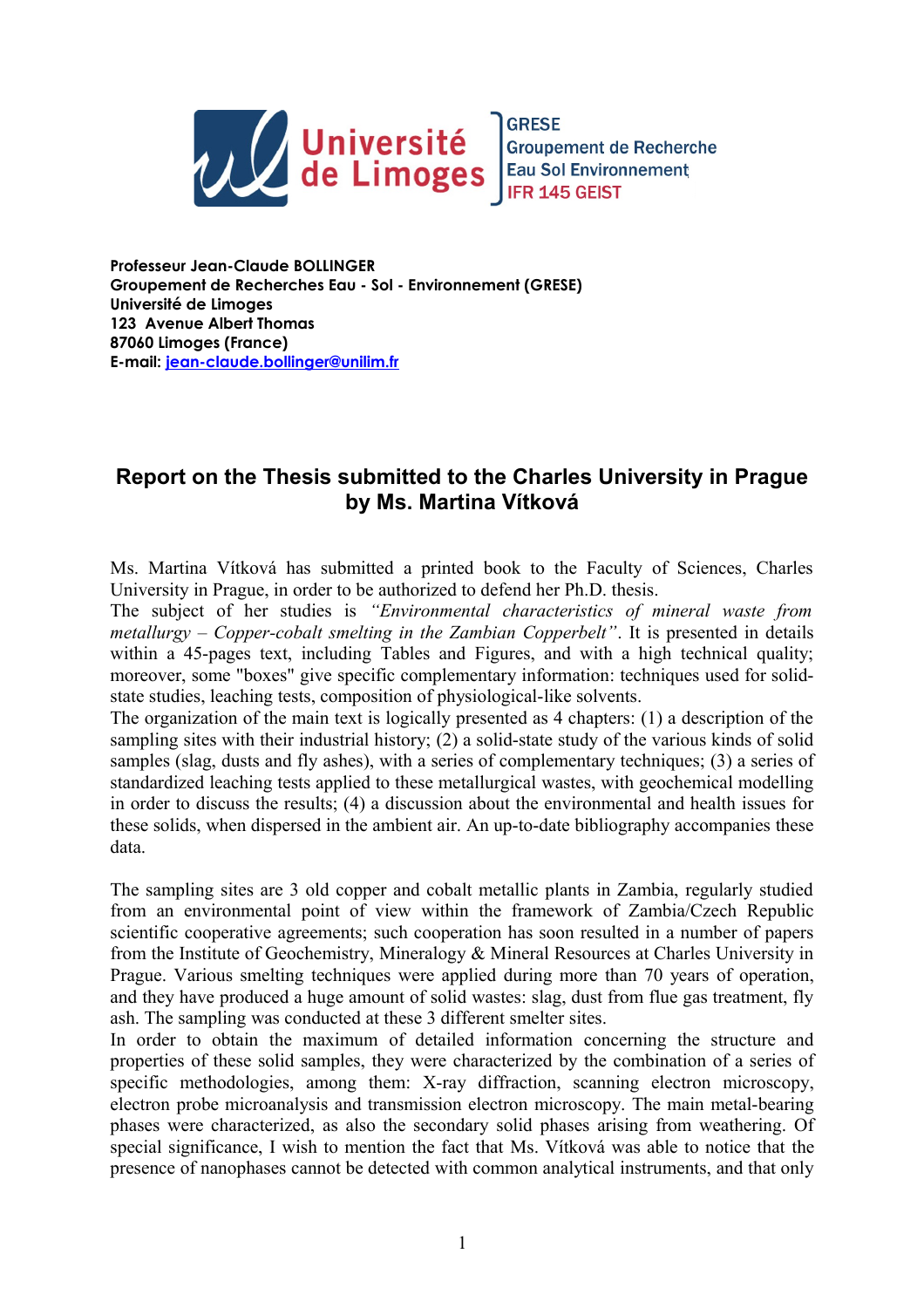a combination of high-resolution methods can allow a complete description of such solid phases. Of course, such nanophases can have an important impact on the environmental behaviour of the solid, and this is why their detection and identification are of interest.

In order to be able to predict the environmental behaviour of these solid samples when stored or landfilled, and thus submitted to climatic events (mainly rain), it is common to proceed to leaching tests. Here the candidate has selected batch tests, either in a pH-static or a pH-free mode, with a time-dependent analysis of the main metallic contaminants (Cu, Co, Cd, Pb and Zn). In order to discuss the results, she has modelled the results with a geochemical speciation/solubility computer code, here PHREEQC combined with ORCHESTRA; this was realized within a 2-months stay at the Technical University of Denmark, Lyngby.

Because another way to enter into the environment is through particles flight and deposition, this point was studied next. The case of tropical oxisols present in the studied Copperbelt area is particularly worrying: at  $pH < 5$ , an important leaching can arise from either slag or dusts, with release of metal contaminants at high levels. However, a natural attenuation process was fortunately evidenced, thanks to metal sorption onto ferric (hydr)oxides. This is why a stabilization method was suggested under these local conditions. Health risks presented by dusts (from flue gas cleaning) are also taken into account: 2 laboratory tests were used in order to estimate the bioaccessibility of pollutants, when introduced either into the respiratory or the gastric tract. Leaching tests into artificial physiological media evidenced high level of dissolution for a number of toxic metals: the local population can thus be exposed to severe health risks when submitted to such flying dusts.

All these data confirmed that a detailed solid-state analysis of solid waste samples is a prerequisite before any impact study; the combination of a number of methodologies is necessary, especially in order to characterize nanoparticles. This should be followed by wellselected leaching tests, according to the nature of the contaminants and their chemical mineralogical form; the use of geochemical modelling is a useful complement, as is the characterization of newly-formed solid phases.

The preceding presentation of the experimental results obtained by Ms. Vítková and of their discussion is completed by the reprints of her 5 papers already published in international scientific journals (with peer review): *Mineralogical Magazine*, *Applied Geochemistry* (2), *Journal of Hazardous Materials* (2). Of course, they include a lot of information not reproduced in the first part of the book of Thesis, and their existence proves that the scientific work by Ms. Martina Vítková has already been recognized by international experts. Moreover, I want to add that the candidate has also co-authored 2 other papers about her previous studies on lead smelter fly ash (probably during her M.Sc. degree studies).

I have the pleasure to acknowledge that the candidate was not only able to conduct various experimental studies (solid phases characterization, leaching tests, modelling of solution chemistry, bioenvironmental evaluation and testing). She had also co-authored 2 important papers, both published in *Journal of Hazardous Materials*, a journal with an Impact Factor IF = 4.173, a somewhat high value in the field of Environmental Sciences. They are concerning methodological constraints in order to ascertain the best results from either solid state analysis or leaching tests, respectively. I consider that these 2 papers will have a high impact on the scientific community of researchers involved in the growing field of solid wastes microanalysis and their leaching behaviour. I have also to note that, everywhere in her studies (main text and published papers), all the experimental conditions (sample preparation, instrumentation parameters) are always given in full details: so the scientific community can easily estimate the quality of data (very high, to my opinion) and moreover know how to conduct studies with a similar degree of precision.